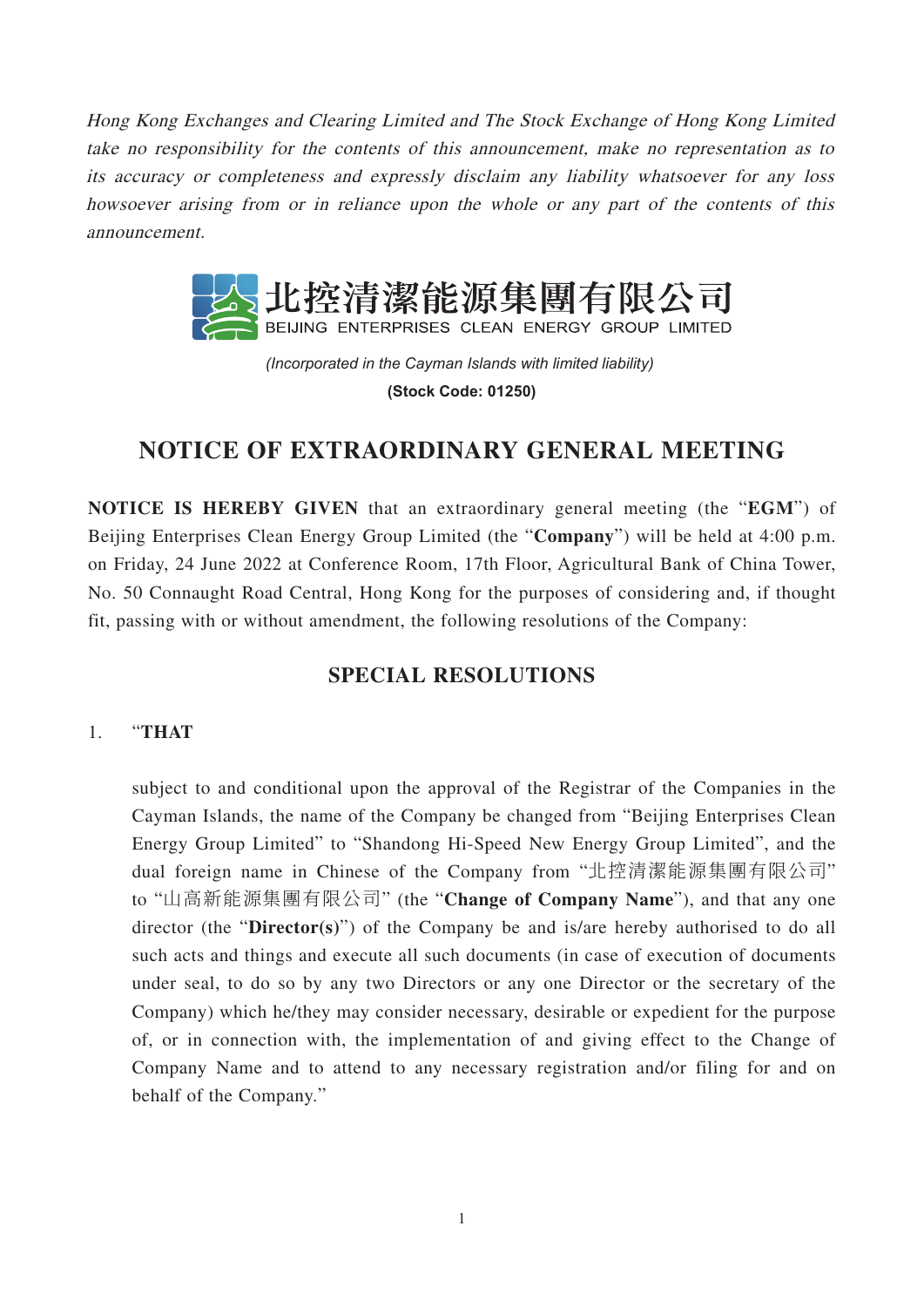### 2. "**THAT**

- (a) the proposed amendments to the second amended and restated memorandum and articles of association of the Company (the "**Proposed Amendments**"), the details of which are set out in Appendix I to the circular of the Company dated 30 May 2022, be and are hereby approved;
- (b) the third amended and restated memorandum and articles of association of the Company (the "**Third Amended and Restated M&A**"), which contains all the proposed amendments to the second amended and restated memorandum and articles of association of the Company and a copy of which has been produced to this meeting and marked "A" and initialled by the chairman of the meeting, be and is hereby approved and adopted in substitution for and to the exclusion of the existing second amended and restated memorandum and articles of association of the Company with immediate effect; and
- (c) any director or company secretary of the Company be and is hereby authorised to do all such acts, deeds and things and execute all such documents and make all such arrangements that he/she shall, in his/her absolute discretion, deem necessary or expedient to give effect to the Proposed Amendments and the adoption of the Third Amended and Restated M&A, including without limitation, attending to the necessary registration and filings with the Registrar of Companies in Hong Kong and the Cayman Islands."

By Order of the Board **Beijing Enterprises Clean Energy Group Limited Wang Xiaodong** Chairman

Hong Kong, 30 May 2022